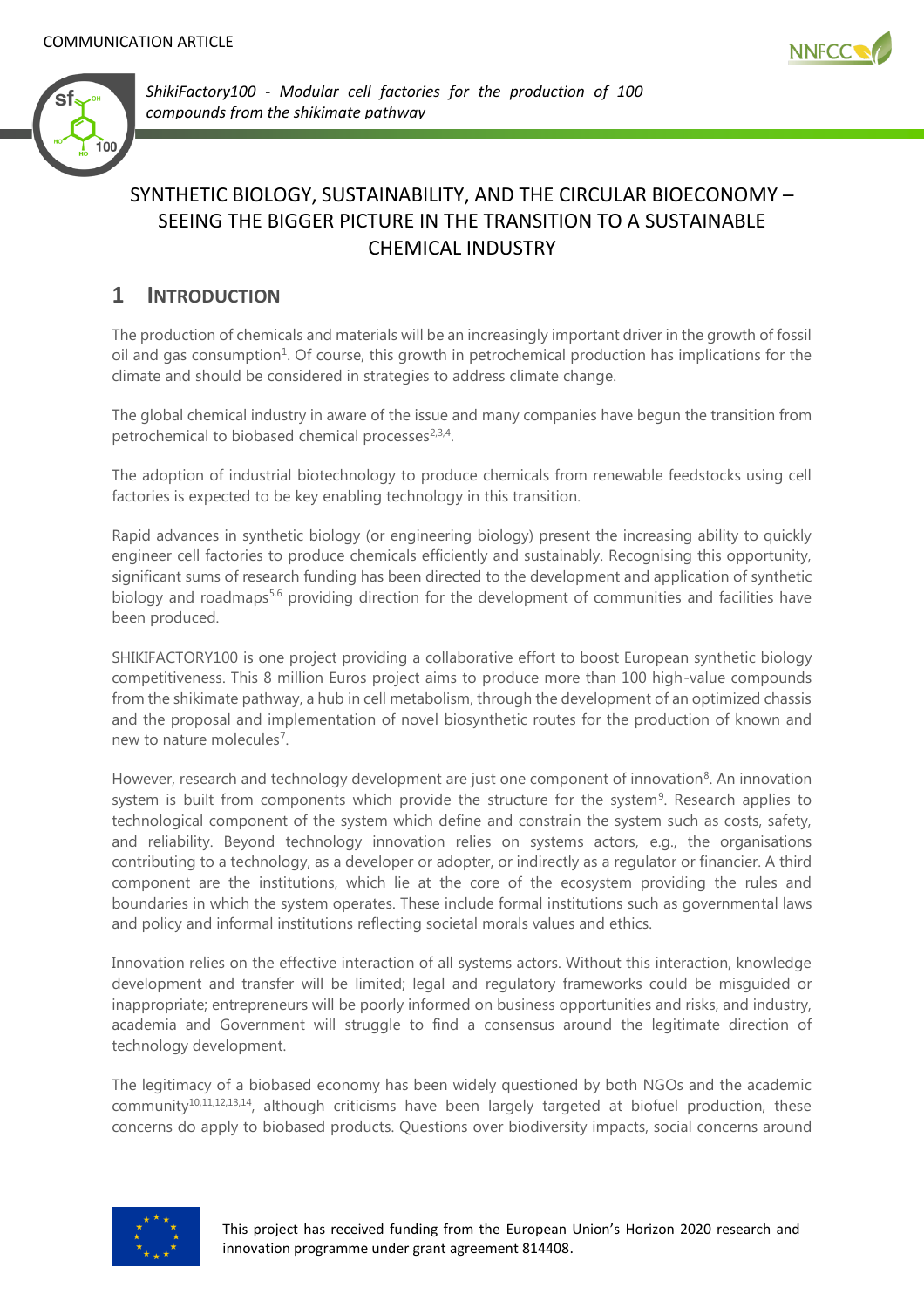

food security and even questions on the potential for greenhouse gas emission reductions, serve to reduce the acceptance of biobased products as a positive change for good.

This position has resulted in the discrepancy seen between positive policy statements, recognising the need to reduce fossil inputs in material production<sup>15</sup>, and the inertia in the actual practical implementation of policy<sup>16,17</sup>. This issue is widely recognised in the UK and across the EU, although the biobased economy is attractive in many ways; for too many stakeholders, it's complicated and fraught with risk, resulting in a wait and see, or a let's focus on simpler issues mind set.

Therefore, unlocking the full potential of the biobased economy rests on achieving a consensus between stakeholders on what a transition could look like and how it should be managed.

At the heart of societies environmental crisis lies the issue of overconsumption<sup>18,19</sup>. This isn't just a fossil fuel problem but an issue which cuts across the extraction of all natural resources whether it be water for food production, sand for concrete manufacture or precious metals for mobile phones. 'Earth overshoot day' <sup>20</sup> creeps earlier each year and it is argued that without intervention, by 2030 we will need 2 planets to meet both our resource needs and absorb societies wastes.

# **1. REDUCE CONSUMPTION**

So, the first step in the journey to a sustainable biobased economy is to embrace the need to reduce consumption<sup>21</sup>. Reducing consumption reduces the volume of raw material extracted from the natural environment and therefore degradation of landscapes and the subsequent loss in biodiversity.

Reducing consumption means changing consumer attitudes and societal norms<sup>22</sup>, and a shift in business activities from the sale of goods to the sale of services $23$ . For materials this means designing products for durability and longevity of use<sup>24,25</sup>, it means rethinking the idea of fashion and the commercial push for constant change26,27. For agriculture and the food chain it means reducing avoidable waste at all points in the value chain<sup>28</sup>. The growing population only heightens the need to rethink consumption and although an era of population decrease is on the distant horizon, this will come far too late to stop the significant environmental damage resulting from unmitigated climate change.

## **2. REDUCE VIRGIN RAW MATERIAL DEMAND**

Consumption cannot be eliminated but we can optimise the use of the materials we extract from the natural environment, ultimately decoupling extraction from economic output.

The circular economy aims to design out the negative impacts of economic activity by keeping materials in use and targeting the effective use of waste (even eliminating the concept of waste<sup>29</sup>). Design is the key element of the circular economy. Designing products to be reusable and if not, ensuring they can be efficiently and economically recycled. The circular economy functions as an expanding set of circles where inner circles, including product reuse and closed loop mechanical recycling<sup>30</sup>, represent low energy and resource efficient cycling of materials. While less efficient, outer circles such as chemical recycling<sup>31</sup> and recovering carbon dioxide from energy from waste plants<sup>32</sup> keep valuable carbon resource in the economy and reduce the leakage of toxic emissions back into the environment.

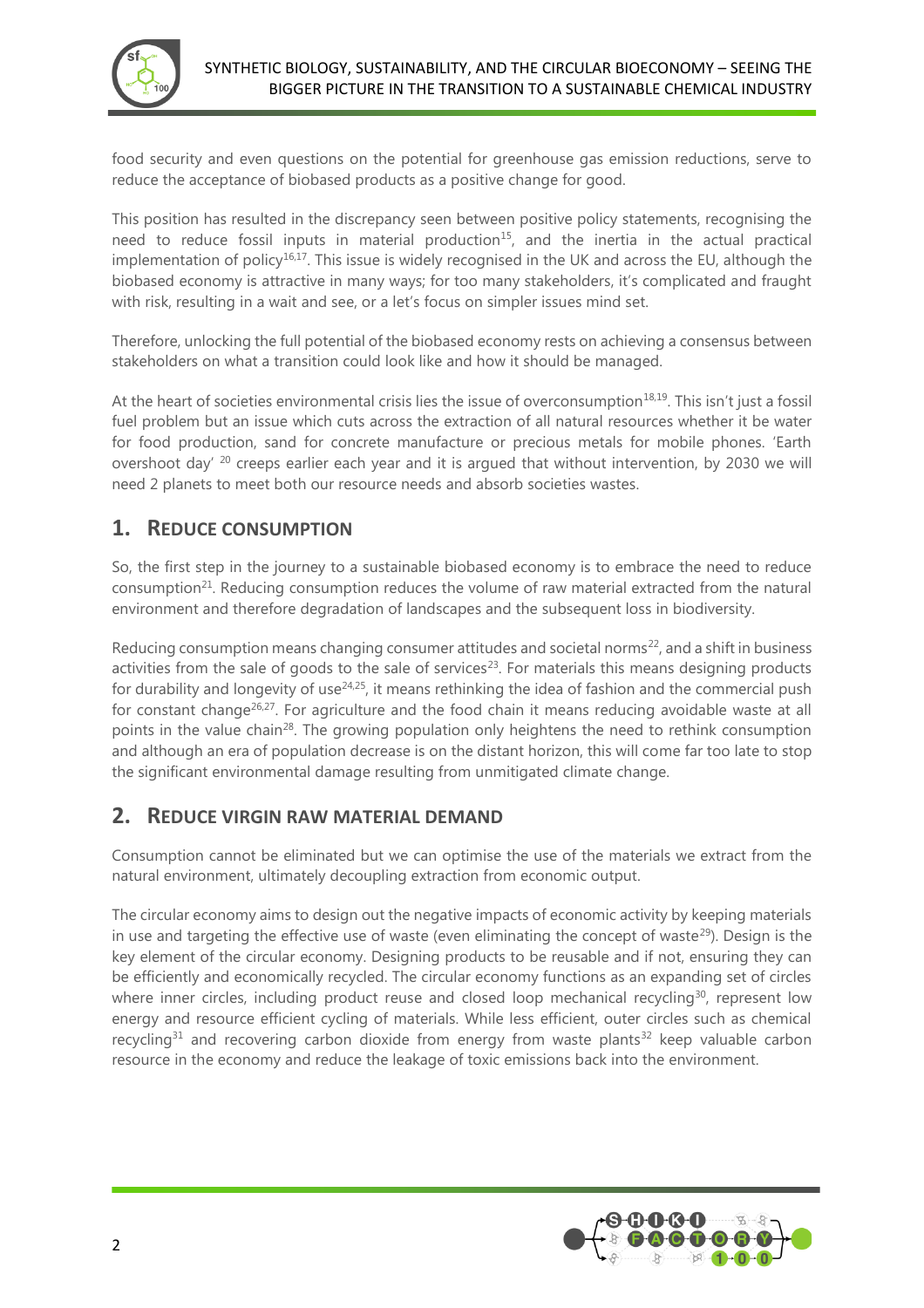

## **3. REDUCE COMPETING BIOMASS DEMAND**

There is a myriad of competing demands for biomass, from the traditional applications of construction, paper and oleochemicals, to new policy driven demand for biomass as a feedstock for electricity generation, and the production of heat and liquid fuels $^{33}$ .

At the heart of bioenergy policies is the aim to reduce greenhouse gas emissions and particularly a reduction in carbon dioxide emissions<sup>34</sup>. By the nature of the carbon cycle, biofuels can reduce the net carbon dioxide emissions relative to fossil fuels<sup>35</sup>, but they are still a source of carbon dioxide emissions. It is recognised that ideally energy needs should be supplied by technologies with no combustion emissions, i.e., decarbonised<sup>36</sup>. As such wind, solar and a raft of renewable technologies are the preferred source of electricity, and furthermore this electricity can be used to power road transport. Other sectors are harder to decarbonise, but it is possible, green hydrogen is a future fuel for the aviation sector $37,38$ and the conversion of green hydrogen to ammonia provides a fuel for maritime shipping $^{\rm 39}$ .

Decarbonisation of energy supply allows precious biomass resource to be directed towards applications requiring carbon as a physical input i.e., organic chemicals and derived materials. These materials which include plastics cannot be decarbonised, only defossilised<sup>40</sup>.

# **4. REDUCE LAND DEMAND**

The production of biomass is inextricably linked to the use of land resource. Biomass for biobased product production is either cultivated as a primary raw material (cereals, vegetable oils, timber etc), or produced, either as a residue from primary production (straw, forest thinnings etc) or from material processing (cereal husks, sawdust etc). Outside of the forest industry, biobased products are predominantly produced from cereal, sugar or oil crops. Given the current low volume of production, biobased product demand has little impact on global land use or the cultivation economics of food or feed crops<sup>41</sup>. The use of these arable crops offers the most competitive economics for biobased product production and with their mature supply chains are necessarily the base from which the industry must grow. However, the potential for the industry to adopt widely available lignocellulosic biomass (biomass residues or dedicated biomass crops such as miscanthus) which can be processed by various means (thermal, chemical, or using biotechnology) provides a means of avoiding competition with other land demand (food, feed, or cultural uses $42,43$ ).

Atmospheric carbon dioxide is another non-fossil feedstock for chemical and material production. Developing direct air capture (DAC) technology<sup>44</sup> provides the means to utilise renewable carbon and in conjunction with green hydrogen, holds significant long-term promise. Together the use of biomass residues and atmospheric carbon can significantly mitigate issues with future land use requirements.

## **5. MAKE EFFECTIVE AND EFFICIENT USE OF BIOMASS**

If land and biomass are precious finite resources, then it is our duty to make the most effective and efficient use of them. This means ensuring that land is put to best use and using sustainable practices which maintain (or restore) soil health and productivity, while protecting the wider environment.

The understanding and assessment of ecosystem services and natural capital must be at the heart of climate-smart forestry<sup>45</sup> and agriculture<sup>46,</sup> where increasing carbon storage in forests, on farms and in biobased products works in conjunction with the need to provide other ecosystem services. Climate-

<sup>3</sup> This project has received funding from the European Union's Horizon 2020 research and innovation programme under grant agreement 814408.

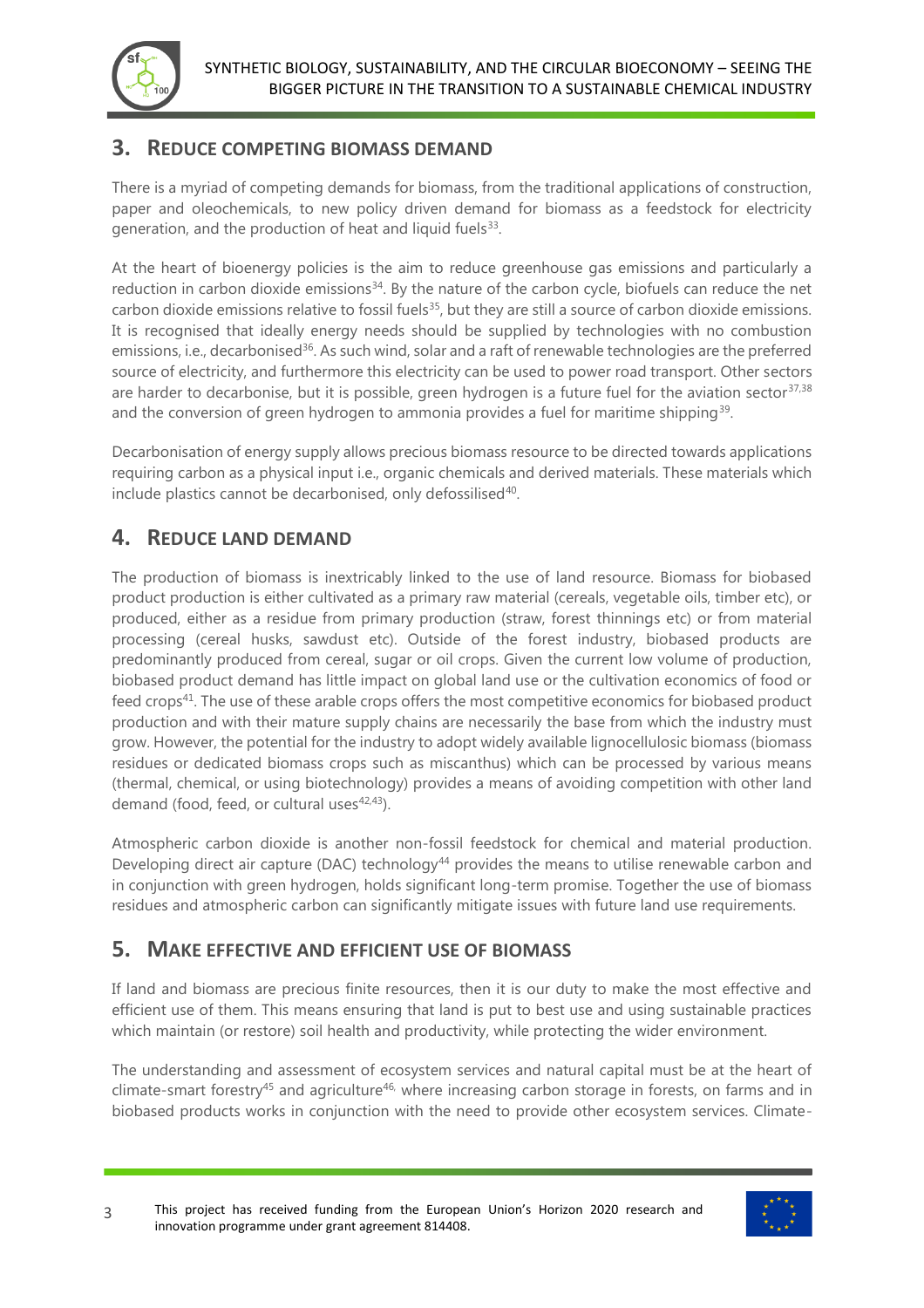

smart biomass sourcing seeks to enhance ecosystem (farm and forest) health and resilience through climate change adaptive management.

The continued development of biorefineries is required to ensure that all parts of the biomass feedstock are optimally used. Too often the development of biorefineries is seen as a new endeavour rather than one that builds on the existing knowledge and infrastructure of the forest and agri-food sectors. Building out from traditional biomass using sectors gives the best opportunity to efficiently use biomass for new applications without disturbing existing and important markets such as food and construction.

# **2 THE TRANSITION**

The transition away from fossil fuels will take several decades and will continue beyond 2050. The transition will require careful management, to avoid technology lock-in and to ensure that the 'perfect' technologies or applications of the future don't become the enemies of the presents 'good'<sup>47</sup>.

Existing bioenergy industries provide infrastructure, knowledge, and the platform to develop the technology, processes, and the products of the future. Markets, industry, and technologies inevitably evolve to adapt to new demands. Additionally, we must not lose sight of the important role that bioenergy currently plays in decarbonising transport and in the treatment of waste.

For example, anaerobic digestion (AD) is the UKs preferred technology for the treatment of food and biogenic farm wastes. Through AD (whether wet, dry or in combination with composting), organic waste with high moisture content such as food waste, is diverted from landfill, thus avoiding damaging GHG emissions. Instead, it is used to produce valuable energy, in the form of biomethane, and soil improving digestate or compost<sup>48</sup>. The need to collect and effectively treat unavoidable food waste is increasingly recognised and provides the basis for current AD investment. Importantly, AD it is not a lock-in technology, remaining fully flexible in terms of both inputs and outputs. The biomethane output can be used to produce chemicals such as methanol<sup>49</sup> or hydrogen,<sup>50</sup> and with research the chemical transformations taking place within the anaerobic digestion process can be modified and manipulated to produce new products<sup>51,52</sup>. Building the current AD infrastructure and allowing the optimisation of process technologies will underwrite an eventual transition from AD as a generator of power, heat, and biomethane fuel, to a producer of chemicals and materials.

Similar transitions can be envisaged for the biofuel fermentation industry and in the use of waste vegetable oils to produce naphtha as a chemical feedstock<sup>53</sup> rather than for the manufacture of aviation fuel.

# **3 CARBON CAPTURE**

Alongside making the efficient use and recycling of biogenic carbon there is also the need to capture and store any unusable carbon emissions<sup>54</sup>. There is the potential to capture and store carbon dioxide, after the energy contained in biogenic residues and in end-of-life products is recovered through AD or in energy-from-waste plants. This provides an opportunity to reduce net greenhouse gas emissions from agriculture and the potential for negative emissions from the use of biobased products.

# **4 CONCLUSION**

The carbon-based chemical and materials sectors cannot be decarbonised. To do so means their replacement with materials such as cement, glass, and metal, all of which have their own environmental issues. However, it is possible to defossilise them through the move to the use of renewable carbon.

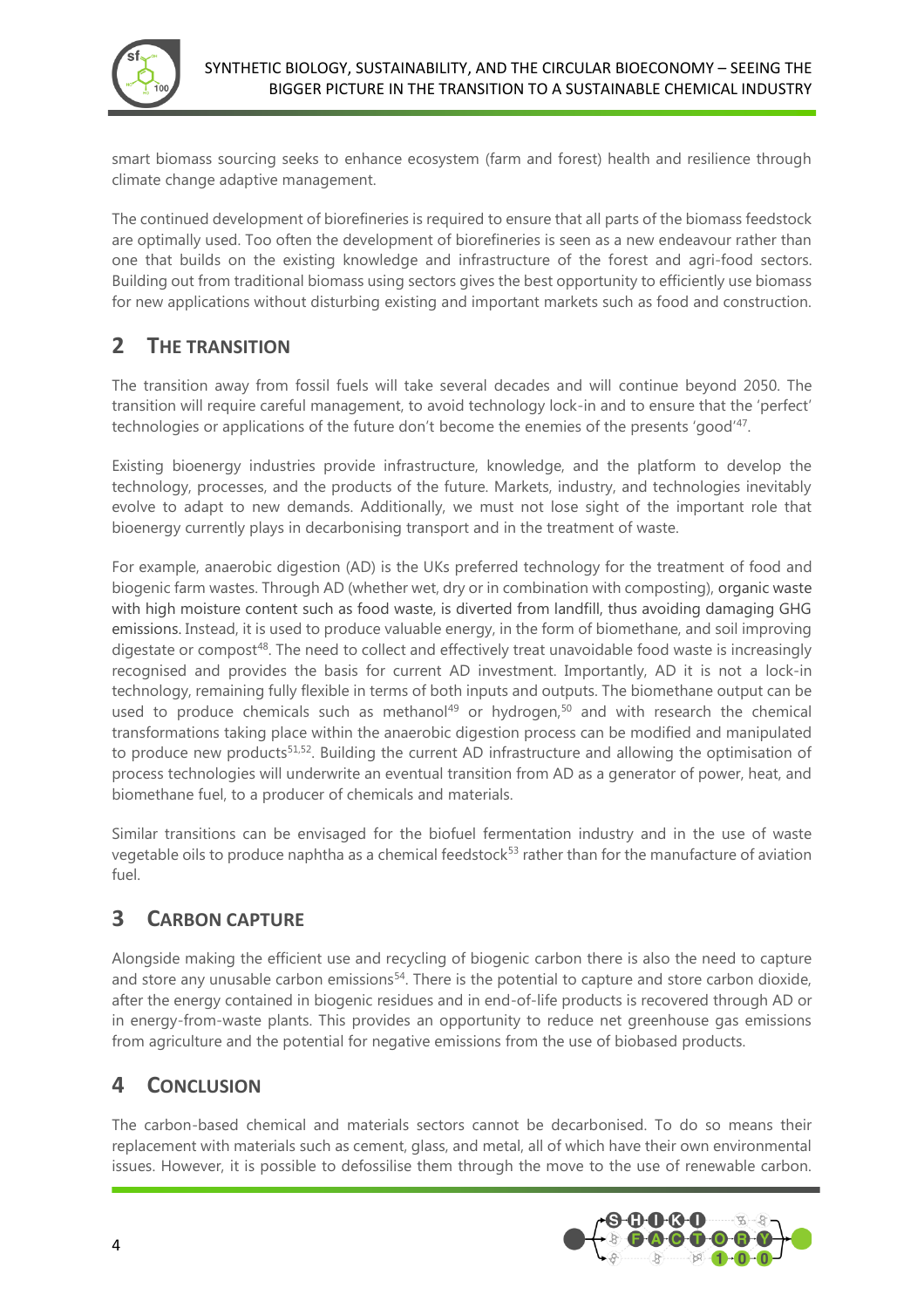

This transition has been inhibited due to a paralysis of political action resulting primarily from concerns over biomass availability and land use impacts. It is our contention that this paralysis can be overcome, but more attention needs to be focussed on understanding the position and scale of the biobased economy within the larger and broader transition to a more sustainable economy.

A broader vision is required in the debate around biomass availability, land use and feedstock demand. Changes in consumption patterns, the move away from fast fashion or towards vegetarian diets, alongside the push to increase the circularity of the economy with increasing recycling rates, can dramatically change the perspective on biomass demand and therefore supply. In turn, this creates a vision of the future and gives a new context for the potential and realisation of biobased economy opportunities.

This article was written by Adrian Higson, Managing Director and Lead Consultant for Biobased Products at NNFCC.

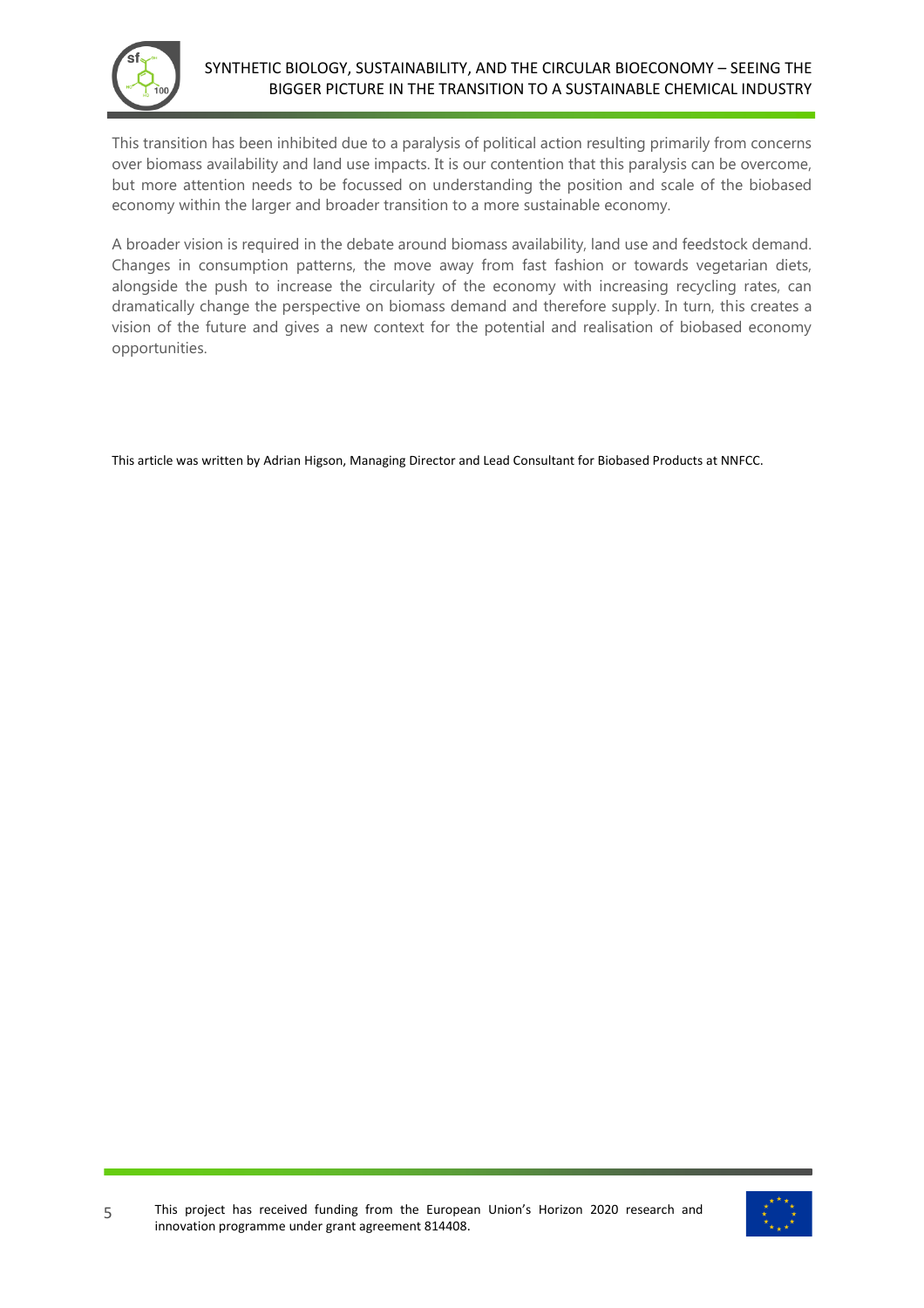

#### **ABOUT THE SHIKIFACTORY100 PROJECT**

The SHIKIFACTORY100 project aims towards the production of a universe of more than 100 highadded value compounds from the shikimate pathway, a hub in cell metabolism**,** through the development of an optimized shikimate chassis (based in 3 sub-hubs: Phe, Trp and Tyr) and the proposal and implementation of novel biosynthetic routes exploring enzyme promiscuity to introduce new pathways for the production of known and newly designed compounds. Further information about the project and the partners involved are available under [www.shikifactory100.eu.](http://www.shikifactory100.eu/)

#### **CONTACT INFORMATION**





**PROJECT PARTNERS**



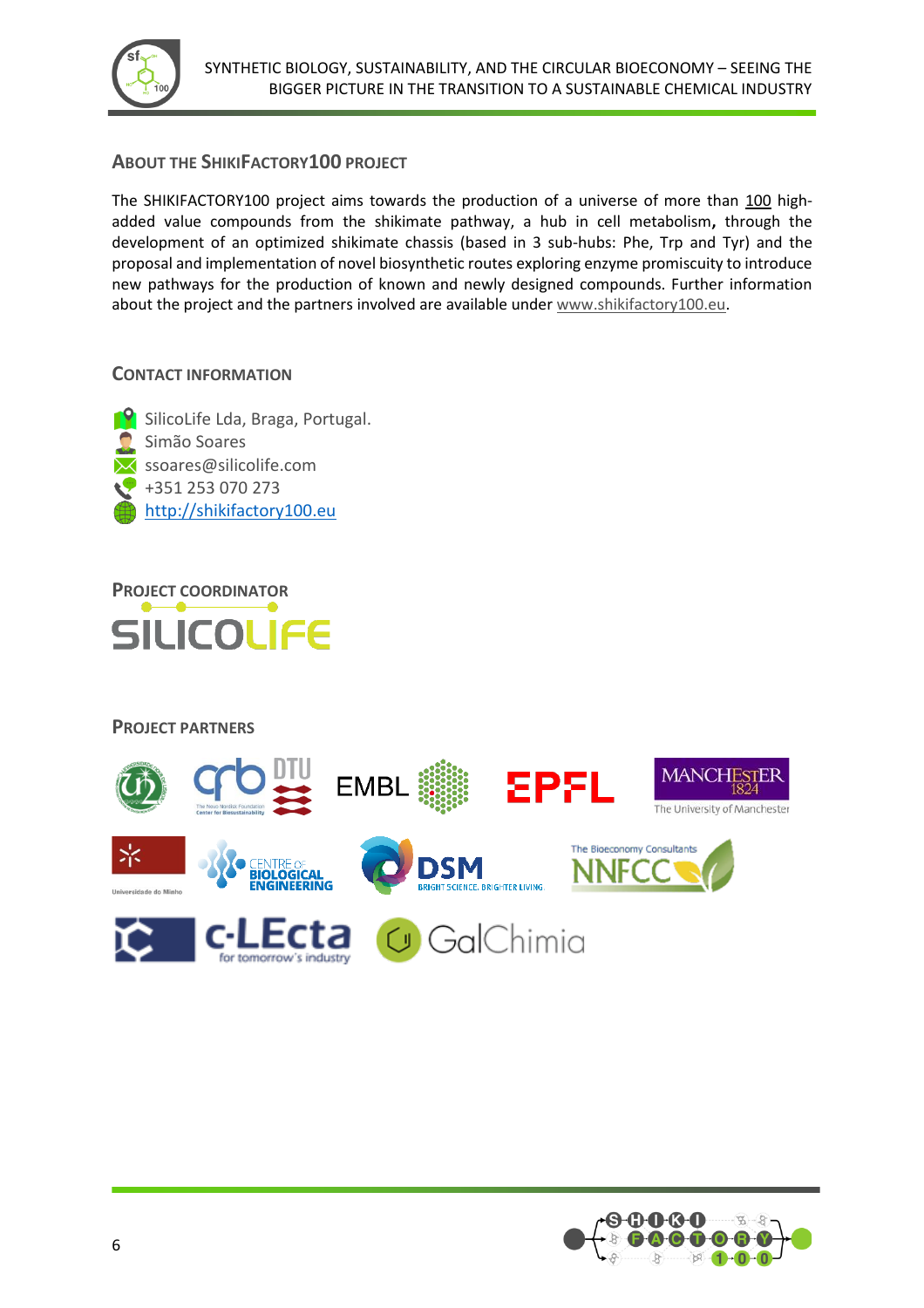

# **5 REFERENCES**

<sup>1</sup> IEA. 2018. *Petrochemicals set to be the largest driver of world oil demand, latest IEA analysis finds*. Online. [\[https://www.iea.org/news/petrochemicals-set-to-be-the-largest-driver-of-world-oil-demand-latest-iea-analysis-finds\]](https://www.iea.org/news/petrochemicals-set-to-be-the-largest-driver-of-world-oil-demand-latest-iea-analysis-finds) <sup>2</sup> IEA. 2022. *Bio-Based Chemicals: A 2020 Update*. Online. <u>[https://task42.ieabioenergy.com/publications/bio-based-chemicals-a-</u> [2020-update/\]](https://task42.ieabioenergy.com/publications/bio-based-chemicals-a-2020-update/) 3 IEA. 2022. Mission Innovation launches Integrated Biorefineries Mission in New Delhi. Online. [\[https://task42.ieabioenergy.com/news/mission-innovation-launches-integrated-biorefineries-mission-in-new-delhi/\]](https://task42.ieabioenergy.com/news/mission-innovation-launches-integrated-biorefineries-mission-in-new-delhi/) <sup>4</sup> IEA. 2012. *Biobased chemicals: Value added products from Biorefineries*. Online. [\[https://task42.ieabioenergy.com/publications/biobased-chemicals/\]](https://task42.ieabioenergy.com/publications/biobased-chemicals/) <sup>5</sup> UK Synthetic Biology Roadmap Coordination Group. 2020. A synthetic biology roadmap for the UK. Online. [\[https://ktn](https://ktn-uk.org/wp-content/uploads/2020/08/Synthetic-Biology-Roadmap-Report.pdf)[uk.org/wp-content/uploads/2020/08/Synthetic-Biology-Roadmap-Report.pdf\]](https://ktn-uk.org/wp-content/uploads/2020/08/Synthetic-Biology-Roadmap-Report.pdf) <sup>6</sup> ESFRI. 2021. European Industrial Biotechnology Innovation and Synthetic Biology Accelerator. Online. [\[https://roadmap2021.esfri.eu/projects-and-landmarks/browse-the-catalogue/eu-ibisba/\]](https://roadmap2021.esfri.eu/projects-and-landmarks/browse-the-catalogue/eu-ibisba/) <sup>7</sup> ShikiFactory100. Online. [\[https://www.shikifactory100.eu/about-us#project\]](https://www.shikifactory100.eu/about-us%23project) 8 NNFCC. 2017. Bioeconomy innovation - More than just technology development. Online. [\[https://www.nnfcc.co.uk/news](https://www.nnfcc.co.uk/news-bioeconomy-innovation)[bioeconomy-innovation\]](https://www.nnfcc.co.uk/news-bioeconomy-innovation) 9 Hekkert et al. 2005. Functions of innovation systems: A new approach for analysing technological change. Technological Forecasting & Social Change 74: 413-432. <sup>10</sup> Euractiv. 2018. NGOs tell Commission to listen to science and differentiate biofuels. Online. [\[https://www.euractiv.com/section/agriculture-food/news/ngos-tell-commission-to-listen-to-science-and-differentiate](https://www.euractiv.com/section/agriculture-food/news/ngos-tell-commission-to-listen-to-science-and-differentiate-biofuels/)[biofuels/\]](https://www.euractiv.com/section/agriculture-food/news/ngos-tell-commission-to-listen-to-science-and-differentiate-biofuels/)  $11$  Euronews. 2021. 100 charities urge the EU to end use of some biomass as 'renewable' energy. Online. [\[https://www.euronews.com/green/2021/10/08/over-100-ngos-want-eu-to-end-use-of-biofuel-as-renewable-energy\]](https://www.euronews.com/green/2021/10/08/over-100-ngos-want-eu-to-end-use-of-biofuel-as-renewable-energy)  $12$  Searchinger et al. 2018. *Europe's renewable energy directive poised to harm global forests*. Nature 9. <sup>13</sup> Friends of the Earth Europe. 2017. Joint NGO position paper: bioplastics in a circular economy. Online. [\[https://friendsoftheearth.eu/publication/joint-ngo-position-paper-bioplastics-in-a-circular-economy/\]](https://friendsoftheearth.eu/publication/joint-ngo-position-paper-bioplastics-in-a-circular-economy/) <sup>14</sup> Brizga et al. 2020. The Unintended Side Effects of Bioplastics: Carbon, Land, and Water Footprints. One Earth 3(1): 45-53. <sup>15</sup> Department for Business, Energy and Industrial Strategy (BEIS). 2018. *Growing the bioeconomy: a national bioeconomy* strategy to 2030. Online. [\[https://www.gov.uk/government/publications/bioeconomy-strategy-2018-to-2030/growing-the](https://www.gov.uk/government/publications/bioeconomy-strategy-2018-to-2030/growing-the-bioeconomy-a-national-bioeconomy-strategy-to-2030)[bioeconomy-a-national-bioeconomy-strategy-to-2030\]](https://www.gov.uk/government/publications/bioeconomy-strategy-2018-to-2030/growing-the-bioeconomy-a-national-bioeconomy-strategy-to-2030) <sup>16</sup> EU Commission Expert Group for Bio-based Products. Evaluation of the Implementation of the Lead Market Initiative for Biobased Products' Priority Recommendations. Online. [https://ec.europa.eu/docsroom/documents/13269/attachments/1/translations/en/renditions/native] <sup>17</sup> The Independent Bio-Based Expert Group. Which measures could boost the European Bio-based economy. Online. [\[https://www.nnfcc.co.uk/bioeconomy-support-measures\]](https://www.nnfcc.co.uk/bioeconomy-support-measures) 18 Earth.org. 2021. Solutions to Overconsumption to Achieve Sustainable Agriculture. Online. [\[https://earth.org/solutions-to](https://earth.org/solutions-to-overconsumption-sustainable-agriculture/)[overconsumption-sustainable-agriculture/\]](https://earth.org/solutions-to-overconsumption-sustainable-agriculture/) <sup>19</sup> WWF. 2014. The WWF Living Planet Report: Globally, overconsumption is rising and biodiversity is declining, but it is not too late. Online. [\[https://wwf.panda.org/wwf\\_news/?229951/LPR2014UAE\]](https://wwf.panda.org/wwf_news/?229951/LPR2014UAE) <sup>20</sup> Earth Overshoot Day. 100 days of possibility. Online. [\[https://www.overshootday.org/\]](https://www.overshootday.org/) <sup>21</sup> GlobeScan. 2020. Our Material Consumption is Soaring, but Earth Cannot Afford Black Friday. Online. [\[https://globescan.com/2020/11/24/material-consumption-soaring-earth-cannot-afford-black-friday/\]](https://globescan.com/2020/11/24/material-consumption-soaring-earth-cannot-afford-black-friday/) <sup>22</sup> White et al. 2019. How to SHIFT Consumer Behaviors to be More Sustainable: A Literature Review and Guiding Framework. Journal of Marketing 83(3):22-49. <sup>23</sup> Hoffman AJ. 2018. The Next Phase of Business Sustainability. Stanford Social Innovation Review 16(2): 35-39. <sup>24</sup> Carlsson et al. 2021. Design for longevity - a framework to support the designing of a product's optimal lifetime. Proceedings of the Design Society 1: 1003-1012. <sup>25</sup> Greenpeace. 2019. Why Single Use is Not the Future Option. Online. [\[https://www.greenpeace.org/international/story/24617/single-use-plastic-not-the-future/\]](https://www.greenpeace.org/international/story/24617/single-use-plastic-not-the-future/)  $26$  Ellen McArthur Foundation. 2020. Vision of a circular economy for fashion. Online. [\[https://emf.thirdlight.com/link/nbwff6ugh01m-y15u3p/@/preview/1?o\]](https://emf.thirdlight.com/link/nbwff6ugh01m-y15u3p/@/preview/1?o)

<sup>27</sup> Ethical Consumer. 2021. What is fast fashion and why is it a problem? Online. [\[https://www.ethicalconsumer.org/fashion](https://www.ethicalconsumer.org/fashion-clothing/what-fast-fashion-why-it-problem)[clothing/what-fast-fashion-why-it-problem\]](https://www.ethicalconsumer.org/fashion-clothing/what-fast-fashion-why-it-problem)

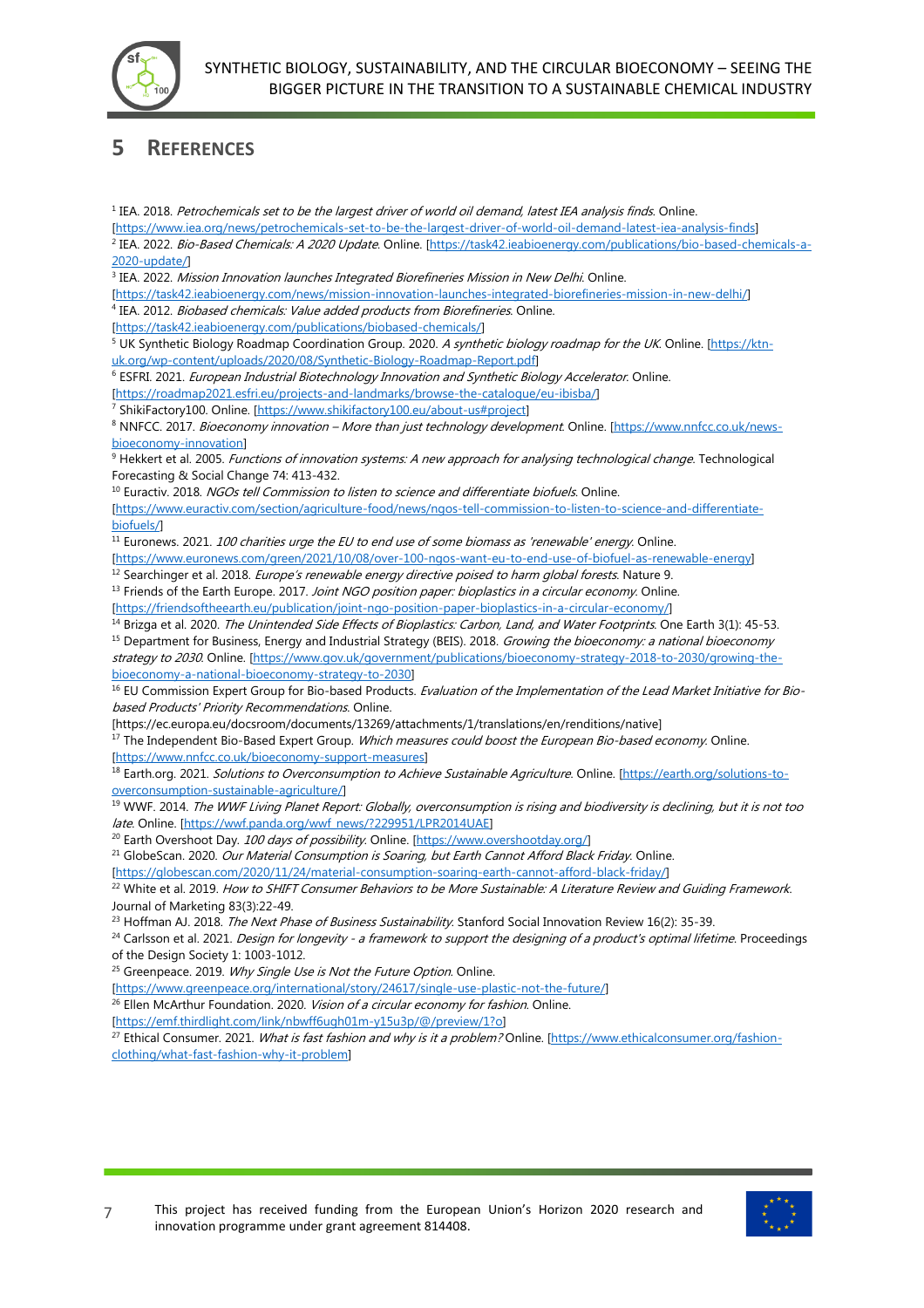

<sup>28</sup> United States Environmental Protection Agency. Preventing wasted food at home. Online. [\[https://www.epa.gov/recycle/preventing-wasted-food-home\]](https://www.epa.gov/recycle/preventing-wasted-food-home) <sup>29</sup> Ellen McArthur Foundation. *Eliminate waste and pollution*. Online. [\[https://ellenmacarthurfoundation.org/eliminate-waste](https://ellenmacarthurfoundation.org/eliminate-waste-and-pollution)[and-pollution\]](https://ellenmacarthurfoundation.org/eliminate-waste-and-pollution) 30 General Kinematics. Open-loop vs closed-loop recycling. Online. [\[https://www.generalkinematics.com/blog/open-loop-vs](https://www.generalkinematics.com/blog/open-loop-vs-closed-loop-recycling/)[closed-loop-recycling/\]](https://www.generalkinematics.com/blog/open-loop-vs-closed-loop-recycling/) 31 British Plastics Federation. Chemical Recycling 101. Online. [\[https://www.bpf.co.uk/plastipedia/chemical-recycling-101\]](https://www.bpf.co.uk/plastipedia/chemical-recycling-101) <sup>32</sup> Eunomia. 2021. CCUS Development Pathway for the EfW Sector. Online. [\[https://www.eunomia.co.uk/reports-tools/ccus](https://www.eunomia.co.uk/reports-tools/ccus-development-pathway-for-the-efw-sector/)[development-pathway-for-the-efw-sector/\]](https://www.eunomia.co.uk/reports-tools/ccus-development-pathway-for-the-efw-sector/) 33 Energy Transitions Commission. 2021. Bioresources within a Net-Zero Emissions Economy: Making a Sustainable Approach Possible. Online. [\[https://www.energy-transitions.org/publications/bioresources-within-a-net-zero-emissions-economy/\]](https://www.energy-transitions.org/publications/bioresources-within-a-net-zero-emissions-economy/) 34 European Commission. 2018. Renewable energy directive. Online. [\[https://energy.ec.europa.eu/topics/renewable](https://energy.ec.europa.eu/topics/renewable-energy/renewable-energy-directive-targets-and-rules/renewable-energy-directive_en)[energy/renewable-energy-directive-targets-and-rules/renewable-energy-directive\\_en\]](https://energy.ec.europa.eu/topics/renewable-energy/renewable-energy-directive-targets-and-rules/renewable-energy-directive_en) <sup>35</sup> Energy Education. *Biofuel*. Online. [\[https://energyeducation.ca/encyclopedia/Biofuel\]](https://energyeducation.ca/encyclopedia/Biofuel) <sup>36</sup> Climate Change Committee. 2018. Biomass in a low-carbon economy. Online. [\[https://www.theccc.org.uk/publication/biomass-in-a-low-carbon-economy/\]](https://www.theccc.org.uk/publication/biomass-in-a-low-carbon-economy/) <sup>37</sup> McKinsey & Company. 2020. Hydrogen-powered aviation. A fact-based study of hydrogen technology, economics, and climate impact by 2050. Online. [\[https://www.fch.europa.eu/sites/default/files/FCH%20Docs/20200507\\_Hydrogen%20Powered%20Aviation%20report\\_FINAL%2](https://www.fch.europa.eu/sites/default/files/FCH%20Docs/20200507_Hydrogen%20Powered%20Aviation%20report_FINAL%20web%20%28ID%208706035%29.pdf) [0web%20%28ID%208706035%29.pdf\]](https://www.fch.europa.eu/sites/default/files/FCH%20Docs/20200507_Hydrogen%20Powered%20Aviation%20report_FINAL%20web%20%28ID%208706035%29.pdf) 38 IATA. 2019. FACT SHEET 7: Liquid hydrogen as a potential low carbon fuel for aviation. Online. [\[https://www.iata.org/contentassets/d13875e9ed784f75bac90f000760e998/fact\\_sheet7-hydrogen-fact-sheet\\_072020.pdf\]](https://www.iata.org/contentassets/d13875e9ed784f75bac90f000760e998/fact_sheet7-hydrogen-fact-sheet_072020.pdf) <sup>39</sup> Maersk. 2021. *Maritime industry leaders to explore ammonia as marine fuel in Singapore*. Online. [\[https://www.maersk.com/news/articles/2021/03/10/maritime-industry-leaders-to-explore-ammonia-as-marine-fuel-in](https://www.maersk.com/news/articles/2021/03/10/maritime-industry-leaders-to-explore-ammonia-as-marine-fuel-in-singapore)[singapore\]](https://www.maersk.com/news/articles/2021/03/10/maritime-industry-leaders-to-explore-ammonia-as-marine-fuel-in-singapore) <sup>40</sup> Renewable Carbon. 2022. Renewable Carbon as a Guiding Principle for Sustainable Carbon Cycles. Online. [\[https://renewable](https://renewable-carbon.eu/publications/product/renewable-carbon-as-a-guiding-principle-for-sustainable-carbon-cycles-pdf/)[carbon.eu/publications/product/renewable-carbon-as-a-guiding-principle-for-sustainable-carbon-cycles-pdf/\]](https://renewable-carbon.eu/publications/product/renewable-carbon-as-a-guiding-principle-for-sustainable-carbon-cycles-pdf/) 41 European Bioplastics. 2018. How much land do we really need to produce bio-based plastics? Online. [\[https://www.european](https://www.european-bioplastics.org/how-much-land-do-we-really-need-to-produce-bio-based-plastics/)[bioplastics.org/how-much-land-do-we-really-need-to-produce-bio-based-plastics/\]](https://www.european-bioplastics.org/how-much-land-do-we-really-need-to-produce-bio-based-plastics/) <sup>42</sup> IEA Bioenergy. 2013. Bioenergy, Land Use Change and Climate Change Mitigation: Background Technical Report. Online. [\[https://www.ieabioenergy.com/wp-content/uploads/2013/10/Bioenergy-Land-Use-Change-and-Climate-Change-Mitigation-](https://www.ieabioenergy.com/wp-content/uploads/2013/10/Bioenergy-Land-Use-Change-and-Climate-Change-Mitigation-Background-Technical-Report.pdf)[Background-Technical-Report.pdf\]](https://www.ieabioenergy.com/wp-content/uploads/2013/10/Bioenergy-Land-Use-Change-and-Climate-Change-Mitigation-Background-Technical-Report.pdf) <sup>43</sup> Valentine et al. 2011. Food vs. fuel: the use of land for lignocellulosic 'next generation' energy crops that minimize competition with primary food production. GCB Bioenergy 4(1): 1-19. 44 IEA. 2021. Direct Air Capture. Online. [\[https://www.iea.org/reports/direct-air-capture\]](https://www.iea.org/reports/direct-air-capture) <sup>45</sup> Verkerk et al. 2020. Climate-Smart Forestry: the missing link. Forest Policy and Economics 115. <sup>46</sup> The World Bank. *Climate-start agriculture*. Online. [\[https://www.worldbank.org/en/topic/climate-smart-agriculture\]](https://www.worldbank.org/en/topic/climate-smart-agriculture) 47 Sovacool BK. 2016. How long will it take? Conceptualizing the temporal dynamics of energy transitions. Energy Research and Social Science. 13: 202-215. 48 DEFRA, BEIS and NNFCC. The official information portal on anaerobic digestion. Online. [\[https://www.biogas-info.co.uk/\]](https://www.biogas-info.co.uk/) 49 OCI. BioMCN. Online. [\[https://www.oci.nl/operations/biomcn/#:~:text=Bio%2Dmethanol%20is%20produced%20from,greener%20and%20more%20su](https://www.oci.nl/operations/biomcn/%23:~:text=Bio-methanol%20is%20produced%20from,greener%20and%20more%20sustainable%20products.) [stainable%20products.\]](https://www.oci.nl/operations/biomcn/%23:~:text=Bio-methanol%20is%20produced%20from,greener%20and%20more%20sustainable%20products.)  $50$  Repsol. 2021. Repsol produces renewable hydrogen with biomethane for the first time. Online. [\[https://www.repsol.com/en/press-room/press-releases/2021/repsol-produces-renewable-hydrogen-with-biomethane-for-the-](https://www.repsol.com/en/press-room/press-releases/2021/repsol-produces-renewable-hydrogen-with-biomethane-for-the-first-time/index.cshtml)

[first-time/index.cshtml\]](https://www.repsol.com/en/press-room/press-releases/2021/repsol-produces-renewable-hydrogen-with-biomethane-for-the-first-time/index.cshtml) <sup>51</sup> Lukitawesa et al. 2019. Factors influencing volatile fatty acids production from food wastes via anaerobic digestion. Bioengineered 11(1).

52 More et al. 2022. Volatile Fatty Acids (VFA) Production Through Altered Anaerobic Digestion (AD) Process for Efficient Utilization of Residual Liquid Stream of Pretreated Lignocellulosic Biomass. BioEnergy Research.

53 Honeywell. 2022. Honeywell Introduces New Technology To Produce Key Feedstock For Plastics. Online.

[\[https://www.honeywell.com/us/en/press/2022/02/honeywell-introduces-new-technology-to-produce-key-feedstock-for](https://www.honeywell.com/us/en/press/2022/02/honeywell-introduces-new-technology-to-produce-key-feedstock-for-plastics)[plastics\]](https://www.honeywell.com/us/en/press/2022/02/honeywell-introduces-new-technology-to-produce-key-feedstock-for-plastics)

54 IEA. 2020. CCUS in Clean Energy Transitions: Part of Energy Technology Perspectives. Online. [\[https://www.iea.org/reports/ccus-in-clean-energy-transitions\]](https://www.iea.org/reports/ccus-in-clean-energy-transitions)